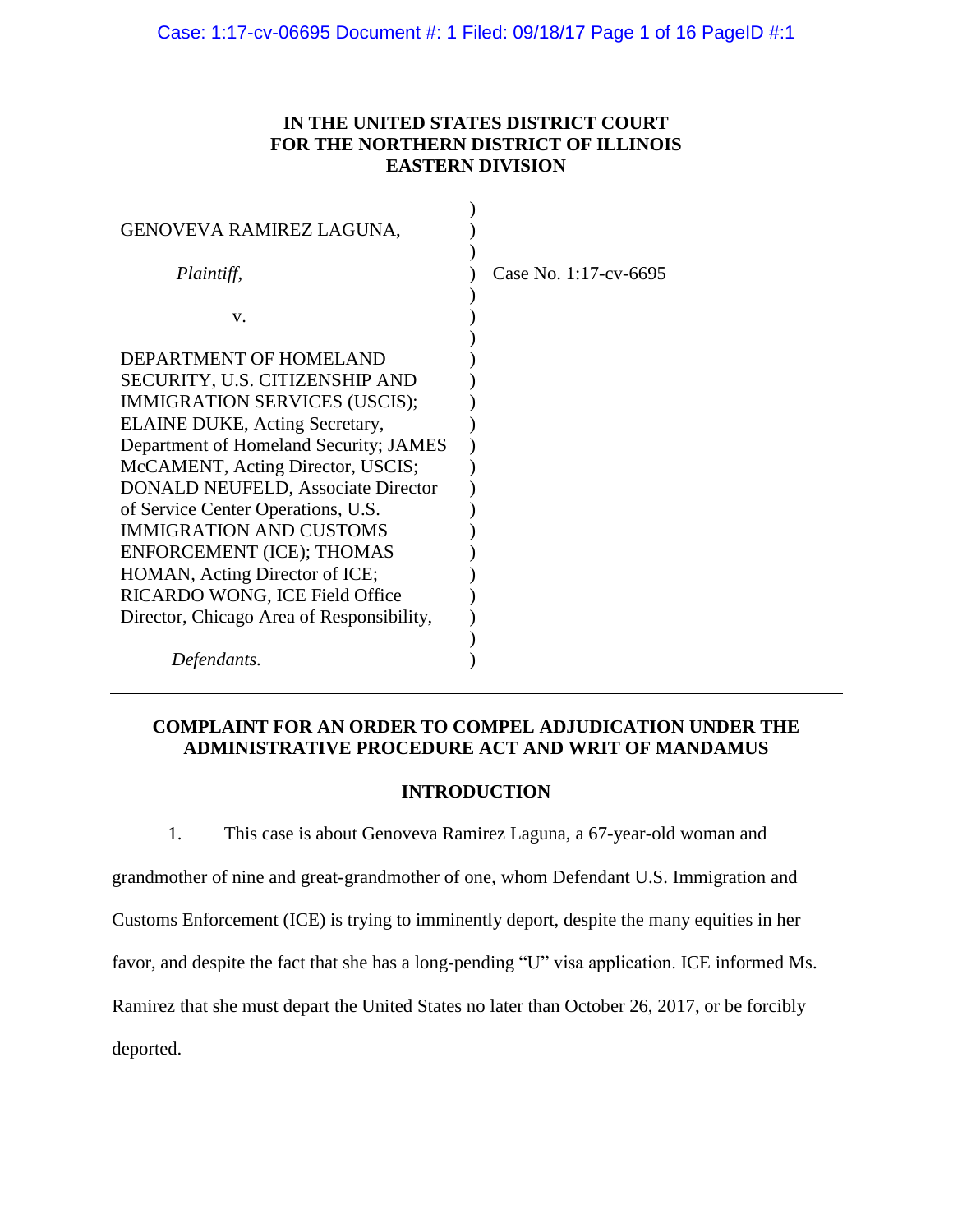### Case: 1:17-cv-06695 Document #: 1 Filed: 09/18/17 Page 2 of 16 PageID #:2

2. Ms. Ramirez has an avenue to stay here through a "U" visa, but there is little likelihood that Defendant U.S. Citizenship and Immigration Services (USCIS) will adjudicate her application before the end of October. A U visa is intended for immigrant victims of crime who cooperate with law enforcement in the investigation or prosecution of such crimes. 8 U.S.C. § 1101(a)(15)(U). Ms. Ramirez was the victim of a violent break-in in her home in 2015 in which the perpetrators physically assaulted her and her grandson. Thus, she is statutorily eligible for a U visa.

3. Ms. Ramirez filed her U visa application in September 2016, but delays have caused U visa applicants to wait as many as three years for USCIS to adjudicate their applications. But Ms. Ramirez does not have another two years to wait due to the deadline that ICE has arbitrarily imposed.

4. Despite the fact that USCIS and ICE are both sub-agencies of the Department of Homeland Security, ICE has not asked USCIS to expedite Ms. Ramirez's application, nor has USCIS made any effort to do so. In aggressively seeking to remove Ms. Ramirez while her U visa application is still pending, ICE frustrates the purpose of the Victims of Trafficking and Violence Protection Act of 2000 ("VTVPA"), which Congress enacted to protect immigrant victims of crime. *See* Pub. L. No. 106–386, 114 Stat. 1464 (2000).

5. Accordingly, Ms. Ramirez asks the Court to order USCIS to either (a) make a *prima facie* determination that she is eligible for a U visa such that she can get a stay of removal from ICE; or (b) adjudicate her U visa application so that she can stay in the United States.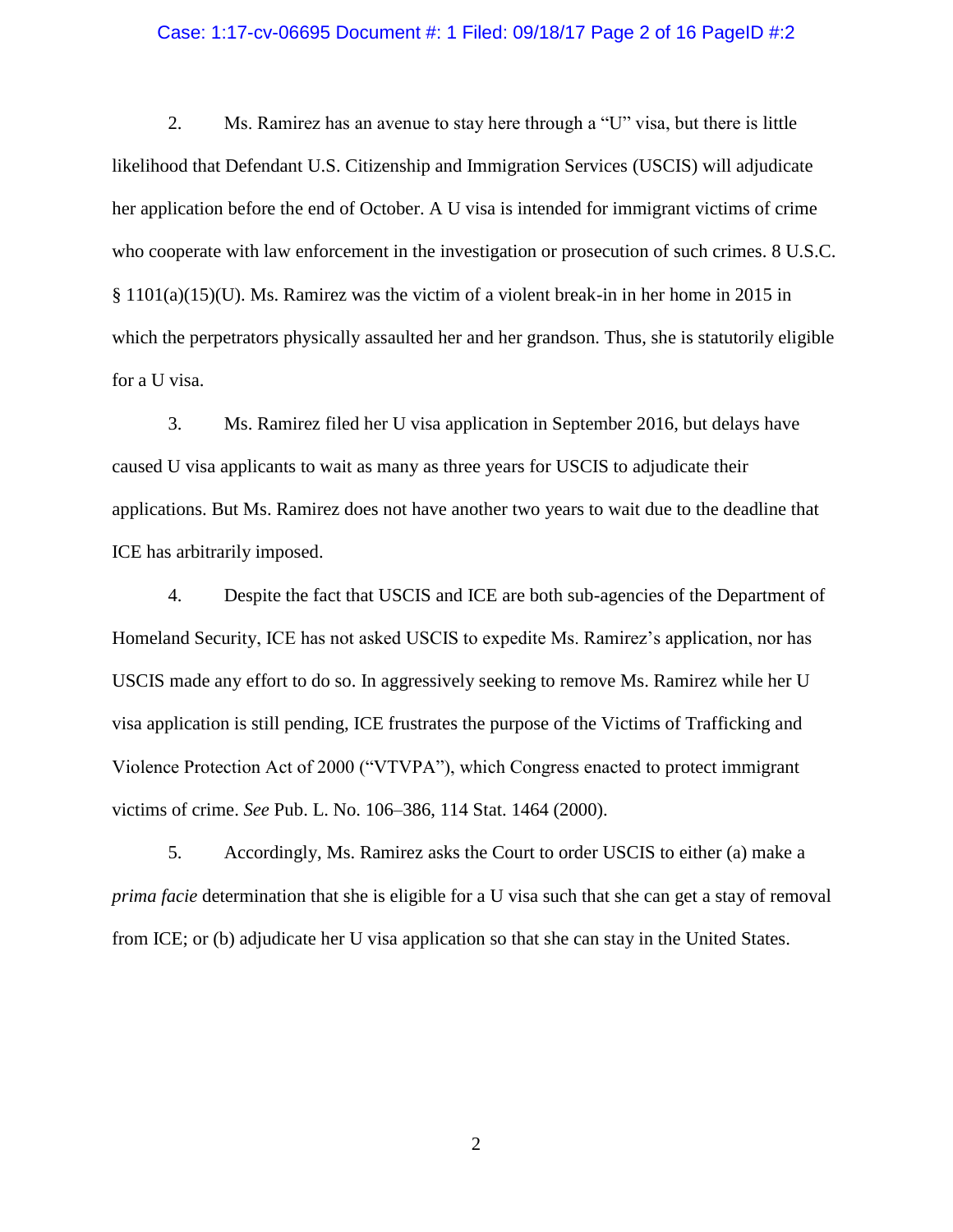## **JURISDICTION AND VENUE**

6. This Court has jurisdiction over the claims alleged in this Complaint pursuant to 28 U.S.C. § 1331 (federal question), as it arises under the Administrative Procedure Act, 5 U.S.C. § 702, and the federal mandamus statute, 28 U.S.C. § 1361.

7. The United States' sovereign immunity is waived under the Administrative Procedure Act, 5 U.S.C. §§ 702 and 706.

8. The Court has the authority to issue a declaratory judgement under the Declaratory Judgement Act, 28 U.S.C. §§ 2201-02 and Rule 47 of the Federal Rules of Civil Procedure.

9. Venue properly lies within the Northern District of Illinois because a substantial part of the events or omissions giving rise to this action occurred in the District. 28 U.S.C. § 1391(b). Ms. Ramirez currently resides in Berwyn, Illinois.

### **PARTIES**

10. Plaintiff Genoveva Ramirez Laguna is a 67-year-old Mexican national who has lived in the United States since 2001.

11. Defendant DHS is a Department of the Executive Branch of the United States government, located in Washington, DC, and is responsible for enforcing federal laws governing border control, customs, trade and immigration to promote homeland security and public safety.

12. Defendant Elaine C. Duke is sued in her official capacity as the Acting Secretary of the Department of Homeland Security. In this capacity, she directs each of the component agencies within DHS, including ICE. As a result, in her official capacity, Acting Secretary Duke is responsible for the administration and enforcement of the immigration laws.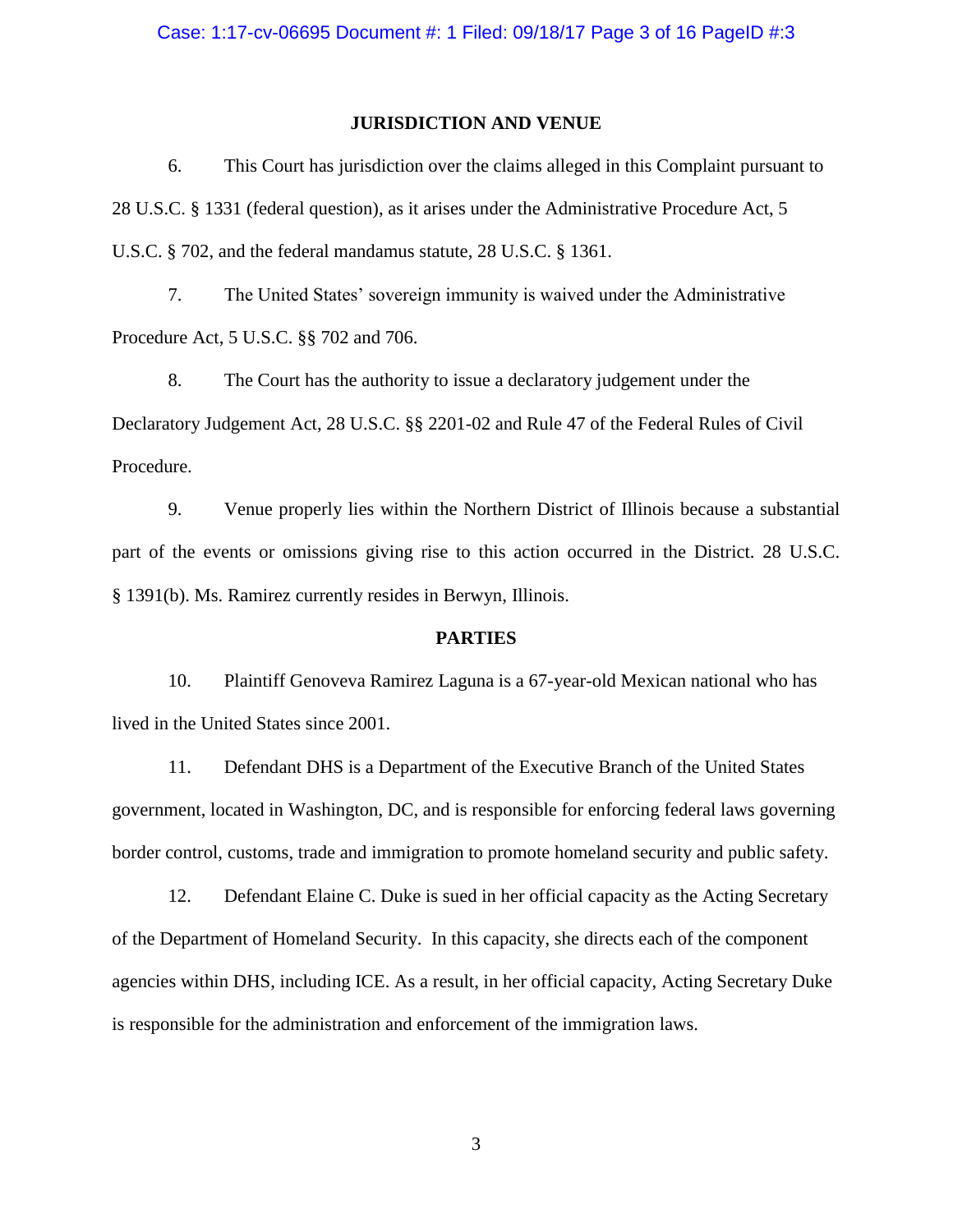### Case: 1:17-cv-06695 Document #: 1 Filed: 09/18/17 Page 4 of 16 PageID #:4

13. Defendant USCIS, also a component of DHS, is the agency charged with, among other things, adjudicating applications for U visas.

14. Defendant James McCament is sued in his official capacity as the Acting Director of USCIS, the Agency charged with adjudicating Plaintiff's U visa application.

15. Defendant Donald Neufeld is sued in his official capacity as the Associate Director of Service Center Operations. The Vermont Service Center, which Mr. Neufeld oversees, is charged with adjudicating all U visa applications.

16. Defendant ICE is a component of DHS, located in Washington, DC, and is in charge of enforcing federal immigration law, including arresting and detaining non-citizens.

17. Defendant Thomas Homan is sued in his official capacity as the Acting Director of ICE, which is the sub-agency of the Department of Homeland Security. Acting Director Homan is responsible for enforcement and removal operations for ICE, including the present enforcement action.

18. Defendant Ricardo Wong is sued in his official capacity as the Field Office Director (FOD) of the ICE Chicago Field Office, which has responsibility for Illinois, Indiana, Wisconsin, Missouri, Kentucky, and Kansas. In his official capacity, FOD Wong has ultimate responsibility for all enforcement actions conducted out of the Chicago Area of Responsibility.

#### **STATEMENT OF FACTS**

### **A. Ms. Ramirez's Background and Immigration History**

19. Ms. Ramirez came to the United States from Mexico with her family in 2001. Three of her children live in the United States, as do eight of her nine grandchildren and her great-grandchild. She is the primary caretaker for her grandson, Mariano, a United States citizen,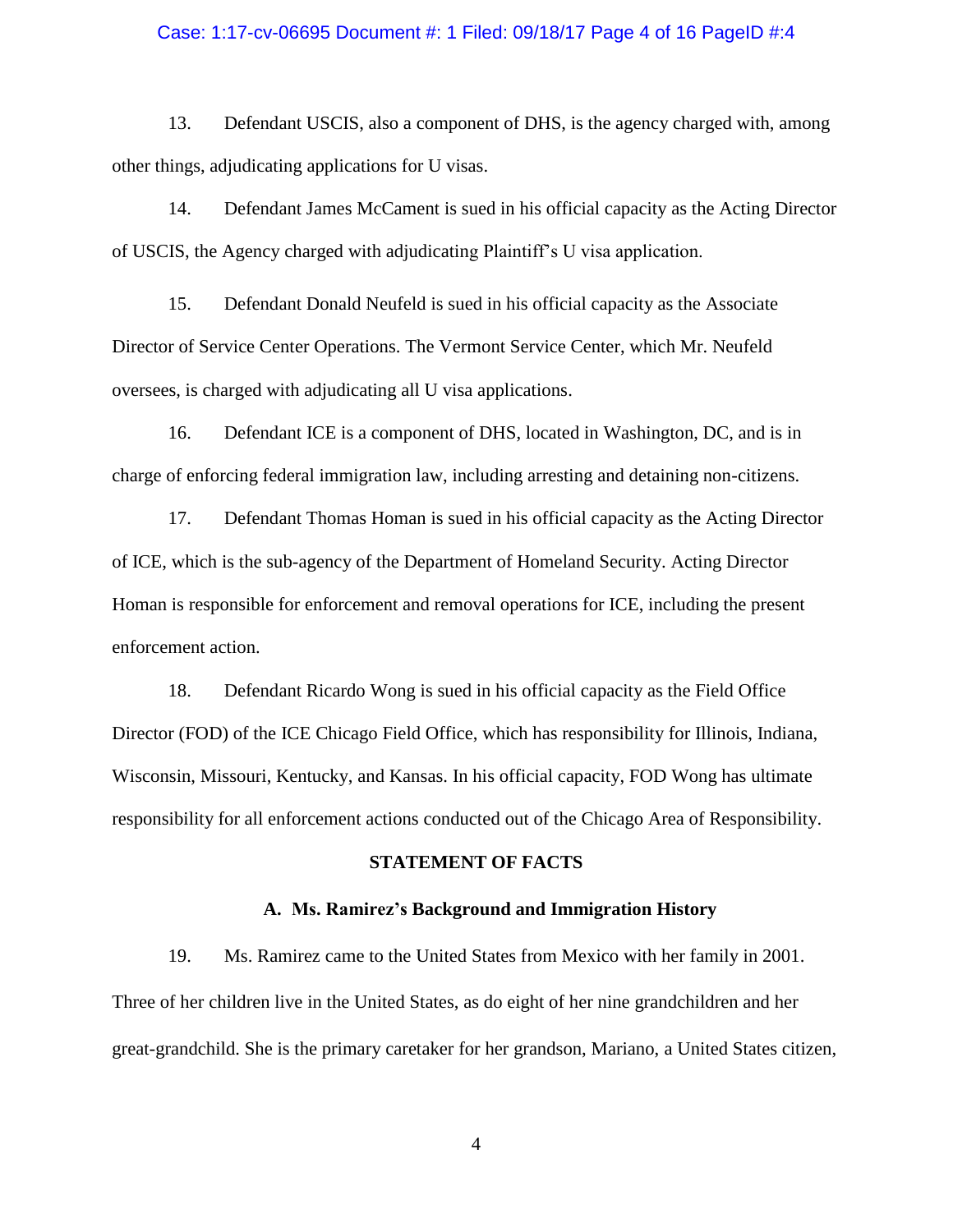#### Case: 1:17-cv-06695 Document #: 1 Filed: 09/18/17 Page 5 of 16 PageID #:5

who lives with her. She has a very close relationship with all of her family members. Ex. A, Affidavit of Genoveva Ramirez Laguna at ¶ 38.

20. Ms. Ramirez has an outstanding removal order based on an incident where she was driving close to the Northern border with her family. Unknowingly, she drove near the U.S.- Canadian border. When she approached the border checkpoint on the U.S. side, Border Patrol stopped and questioned her and issued a Notice to Appear, charging her as removable as someone who is in present in the country without authorization. 8 U.S.C.  $\S 1227(a)(1)(B)$ . An Immigration Judge in Buffalo, New York, ordered her removed in absentia in 2006. Ms. Ramirez was living in the Chicago area at that time.

21. Ms. Ramirez has been an activist and organizer in her community. She is a member of the Organized Communities Against Deportations (OCAD) and the West Suburban Action Project (PASO), and has spoken out against ICE's enforcement policies, particularly the increased arrests, detentions, and deportations within her community. *See* Laura Rodriguez, "The Future of an Activist Grandmother Slated for Deportation to be Defined Tomorrow," CHICAGO TRIB., Aug. 30, 2017, [http://www.chicagotribune.com/hoy/chicago/ct-hoy-the-future-of-an](http://www.chicagotribune.com/hoy/chicago/ct-hoy-the-future-of-an-activist-grandmother-slated-for-deportation-to-be-defined-tomorrow-20170830-story.html)[activist-grandmother-slated-for-deportation-to-be-defined-tomorrow-20170830-story.html.](http://www.chicagotribune.com/hoy/chicago/ct-hoy-the-future-of-an-activist-grandmother-slated-for-deportation-to-be-defined-tomorrow-20170830-story.html) In September of 2015, Ms. Ramirez participated in the "100 Women, 100 Miles" pilgrimage from Philadelphia to Washington, DC, to advocate for undocumented immigrants during Pope Francis's visit to Washington, DC. *Id.* 

### **B. Ms. Ramirez's U Visa Application**

22. On February 25, 2015, Ms. Ramirez was the victim of a felonious assault. On that morning, Ms. Ramirez was about to exit her home to take her grandson to school. Two individuals forced entry into her home. One of the perpetrators pulled Ms. Ramirez by the arm,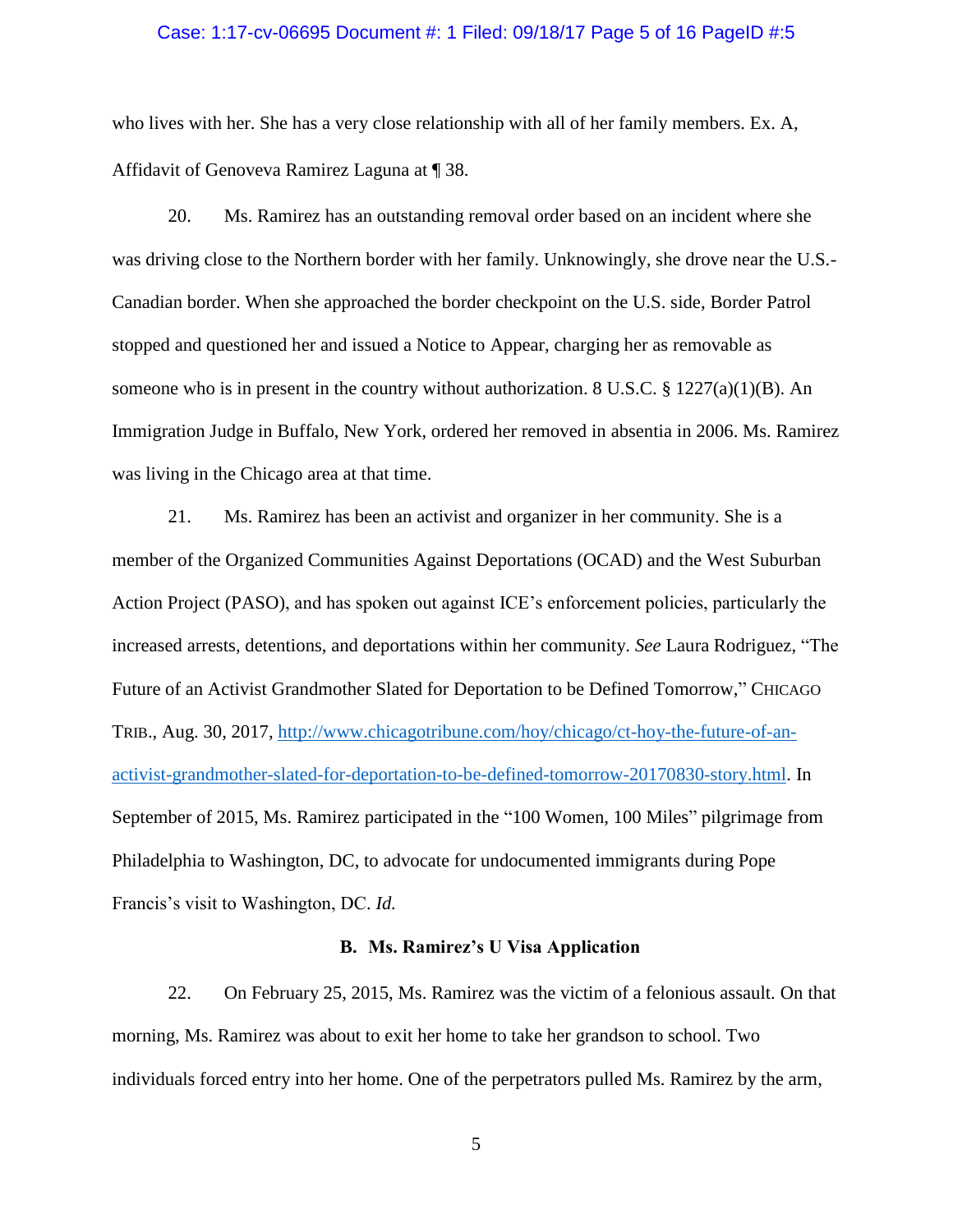### Case: 1:17-cv-06695 Document #: 1 Filed: 09/18/17 Page 6 of 16 PageID #:6

threw her towards a wall, proceeded to insult her, dragged her by the arm towards the kitchen, and then threw her down the basement stairs. The same perpetrator also threw Ms. Ramirez's seven-year-old grandson down the stairs.

23. Ms. Ramirez cooperated with the Berwyn Police Department in the investigation of the crime. The Berwyn Chief of Police signed for Ms. Ramirez a U visa certification form, a prerequisite for a U visa.

24. Ms. Ramirez suffered physical, emotional, and psychological harm as a result of the home invasion.

25. On September 22, 2016, Ms. Ramirez filed a U visa application based on the felonious assault. Ex. B, Receipt Notice.

26. On September 17, 2017, Ms. Ramirez requested that USCIS expedite adjudication of her U visa application. Ex. C, Email from Counsel to USCIS Vermont Service Center. Counsel received an automatic reply stating that if the application was within normal processing times, USCIS would not respond to the inquiry. Ex. D, Auto-Response Email from USCIS. Because Ms. Ramirez's application is within purportedly "normal" processing times, counsel does not expect a response.

## **C. ICE's Recent Actions to Remove Mr. Ramirez**

27. In 2013, Ms. Ramirez was stopped for failing to use a turn signal in DuPage County, and was arrested for driving without a license.<sup>1</sup>

28. After the arrest, ICE took her into custody. ICE detained Ms. Ramirez for about a week before granting her a stay of removal and releasing her on an order of supervision. Ms.

 $\overline{a}$ 

 $<sup>1</sup>$  Notably, at the time Illinois law did not permit her to obtain a driver's license.</sup>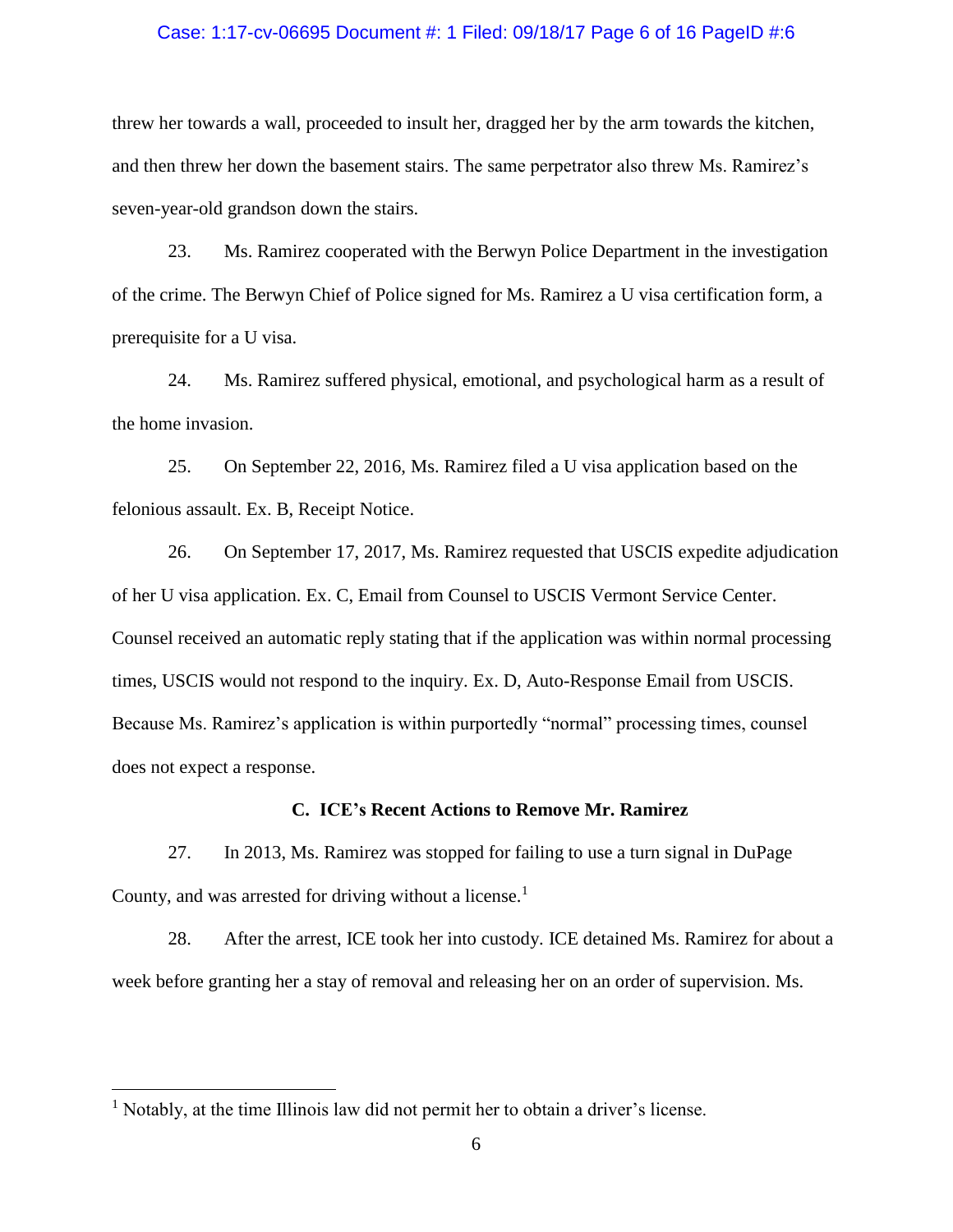#### Case: 1:17-cv-06695 Document #: 1 Filed: 09/18/17 Page 7 of 16 PageID #:7

Ramirez had yearly check-ins with ICE until 2015. Thereafter, ICE told her she no longer needed to check in.

29. In January 2016, ICE continued her stay of removal until March 2017.

30. On May 10, 2017, Ms. Ramirez received a letter from ICE scheduling her for an in-person check-in. When she went for a check-in, ICE told her to return in August, and to be ready to buy plane tickets and depart shortly thereafter.

31. Ms. Ramirez filed a stay of removal with ICE on May 26, 2017.

32. Ms. Ramirez went back to the ICE offices for a check-in on August 31, 2017. Her attorney, Mony Ruiz-Velasco and several elected officials accompanied her to the check-in, including Congresswoman Jan Schakowsky, Representative Chris Welch, Representative Lisa Hernandez, Commissioner Chuy Garcia, Alderman Carlos Rosa, Alderman Rick Munoz, as well as representatives from Senator Richard Durbin and Congressman's Luis Gutierrez's office and representatives from the Mexican Consulate of Chicago.

33. It was clear to those present that ICE "did not appreciate" the presence of the delegation and complained about them overcrowding the waiting room. Ex. F, Letter from Representative Jan Schakowsky. After a period of time waiting for the appointment, Representative Schakowsky asked to speak to the Field Office Director, Defendant Ricardo Wong. *Id.* Her "request was initially ignored and was only honored after my staff communicated directly with the ICE Office of Congressional Relations." *Id.* 

34. Finally, after two hours, ICE called Ms. Ramirez back for her check-in appointment. But the ICE officials would not let Representative Jan Hernandez accompany her, even though she had signed the appropriate privacy waivers. Ex. G, Letter from Representative Jan Hernandez. Defendant Mr. Wong came out to address the situation. According to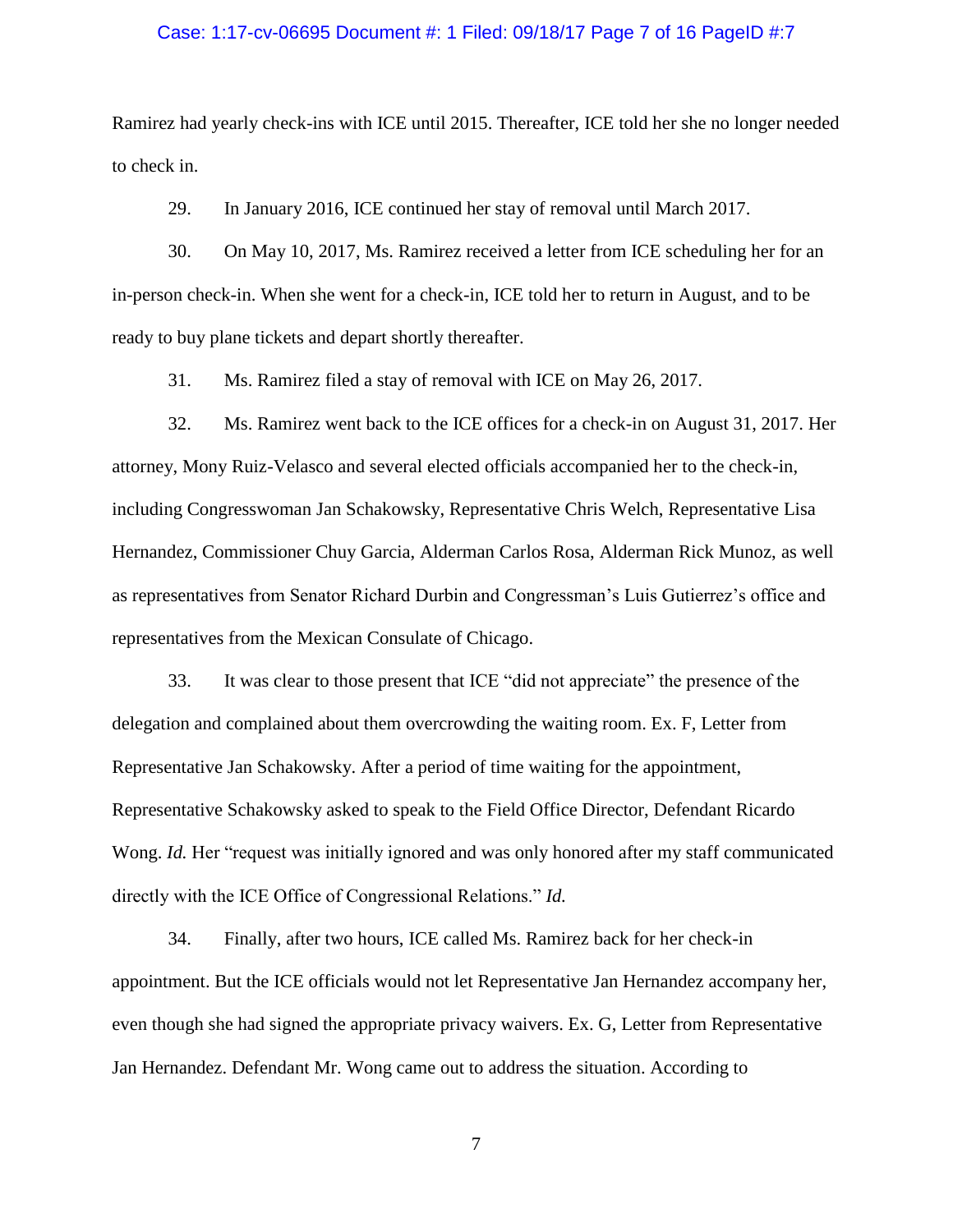### Case: 1:17-cv-06695 Document #: 1 Filed: 09/18/17 Page 8 of 16 PageID #:8

Representative Hernandez, "He was disrespectful and insisted that I was not allowed in the interview. He mentioned that things were different now with the new President and that everyone was a priority." *Id.* Mr. Wong also stated, "[I]f he wanted to, he could detain Ms. Ramirez at any moment." *Id.* After persistent efforts, Mr. Wong finally allowed Representative Hernandez to accompany Ms. Ramirez, her constituent, to her the check-in interview.

35. Representative Schakowsky described ICE's actions that day as "inappropriate and cruel." Ex. F.

36. At the check-in, ICE denied her stay request because of her arrest for driving without a license, an incident that ICE was aware of when granting her earlier stay requests. *See*  Ex. H, Stay Denial. ICE instructed her to return on September 28, 2017, with plane tickets to Mexico. ICE also gave her a deadline of October 26, 2017, by which she must voluntarily depart or ICE will forcibly remove her.

## **LEGAL BACKGROUND**

#### **A. The Mandamus Act**

37. Under 28 U.S.C. § 1361, the federal mandamus statute, this Court has "original jurisdiction in the nature of mandamus to compel an officer or employee of the United States or any agency thereof to perform a duty owed to the plaintiff."

38. "Mandamus relief will be granted if the plaintiff can demonstrate that the three enumerated conditions are present: (1) a clear right to the relief sought; (2) that the defendant has a duty to do the act in question; and (3) no other adequate remedy is available." *Iddir v. I.N.S.*, 301 F.3d 492, 499 (7th Cir. 2002) (internal citations omitted).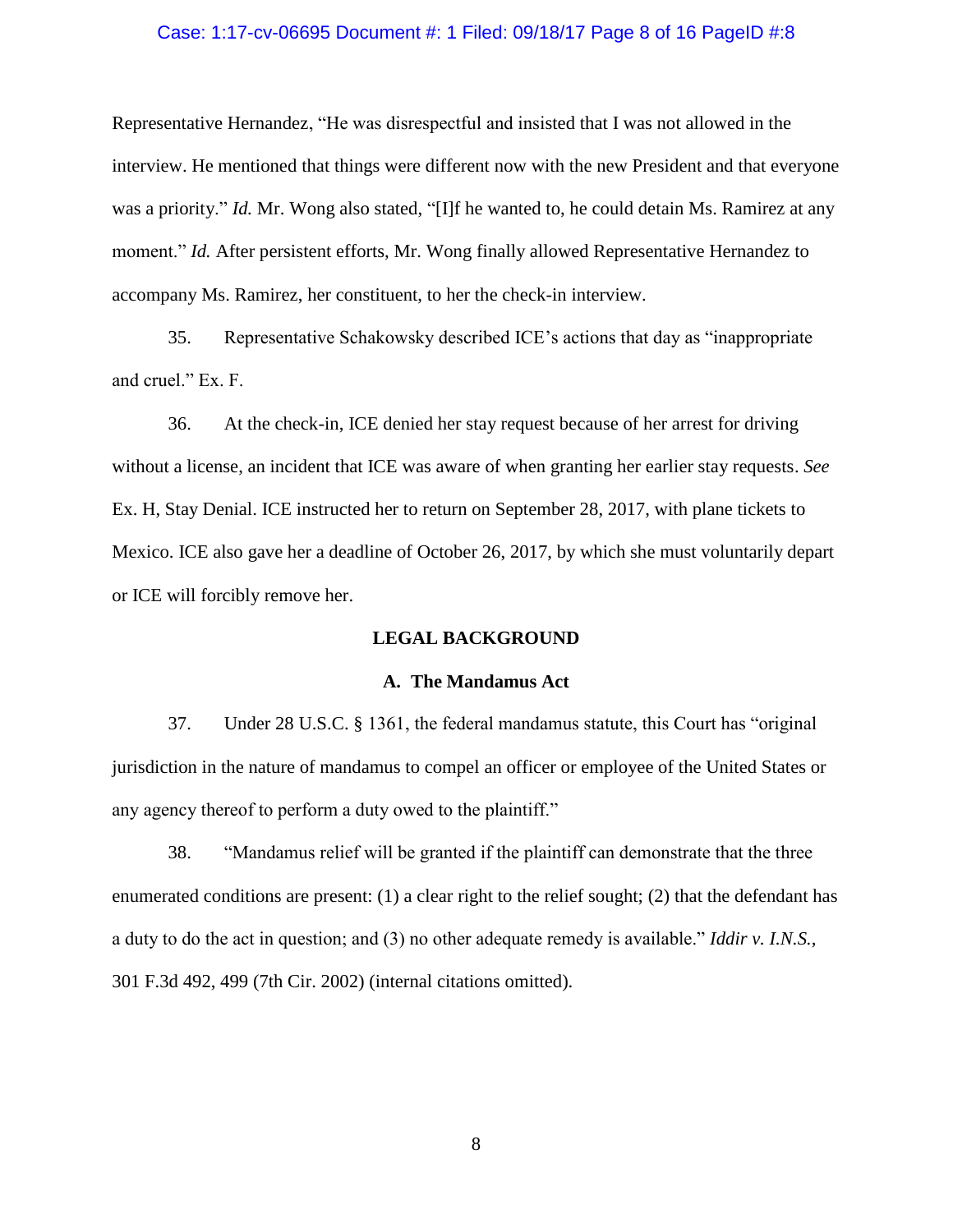## **B. The Administrative Procedure Act**

39. Under the Administrative Procedure Act (APA), the Court is authorized to compel

agency action that has been unreasonably delayed. 5 U.S.C. § 706(1).

40. An agency must "conclude a matter presented to it . . . within a *reasonable* time."

5 U.S.C. § 555(b) (emphasis added).

41. Assessing reasonableness frequently involves a balancing test, in which a

statutory requirement is a very substantial factor. *See Telecommunications Research & Action* 

*Center v. FCC*, 750 F.2d 70, 77-78 (D.C. Cir. 1984).

42. In determining the reasonableness, this Court has applied a four-factor test:

(1) Whether the time the agency takes to make a decision is governed by a rule of reason, the context for which may be supplied by an enabling statute that provides a timetable or other indication of the speed with which Congress expects the agency to proceed;

(2) whether human health and welfare are at stake (delays that might be reasonable in the sphere of economic regulation are less tolerable when human health and welfare are at stake);

(3) the effect of expediting delayed action on agency activities of a higher or competing priority; and

(4) the nature and extent of the interests prejudiced by the delay.

*Mohamed v. Dorochoff*, No. 11 C 1610, 2011 WL 4496228, at \*5 (N.D. Ill. Sept. 22, 2011).

## **C. The U Visa Adjudication Process**

43. In 2000, Congress created a new visa category for immigrant victims of crime

who cooperate with law enforcement in the investigation or prosecution of a crime. *See* Victims

of Trafficking and Violence Protection Act of 2000 ("VTVPA"), Pub. L. No. 106–386, 114 Stat.

1464 (2000).

44. Congress enacted the U visa provision to strengthen law enforcement's ability to investigate and prosecute crimes "while offering protection to victims of such offenses in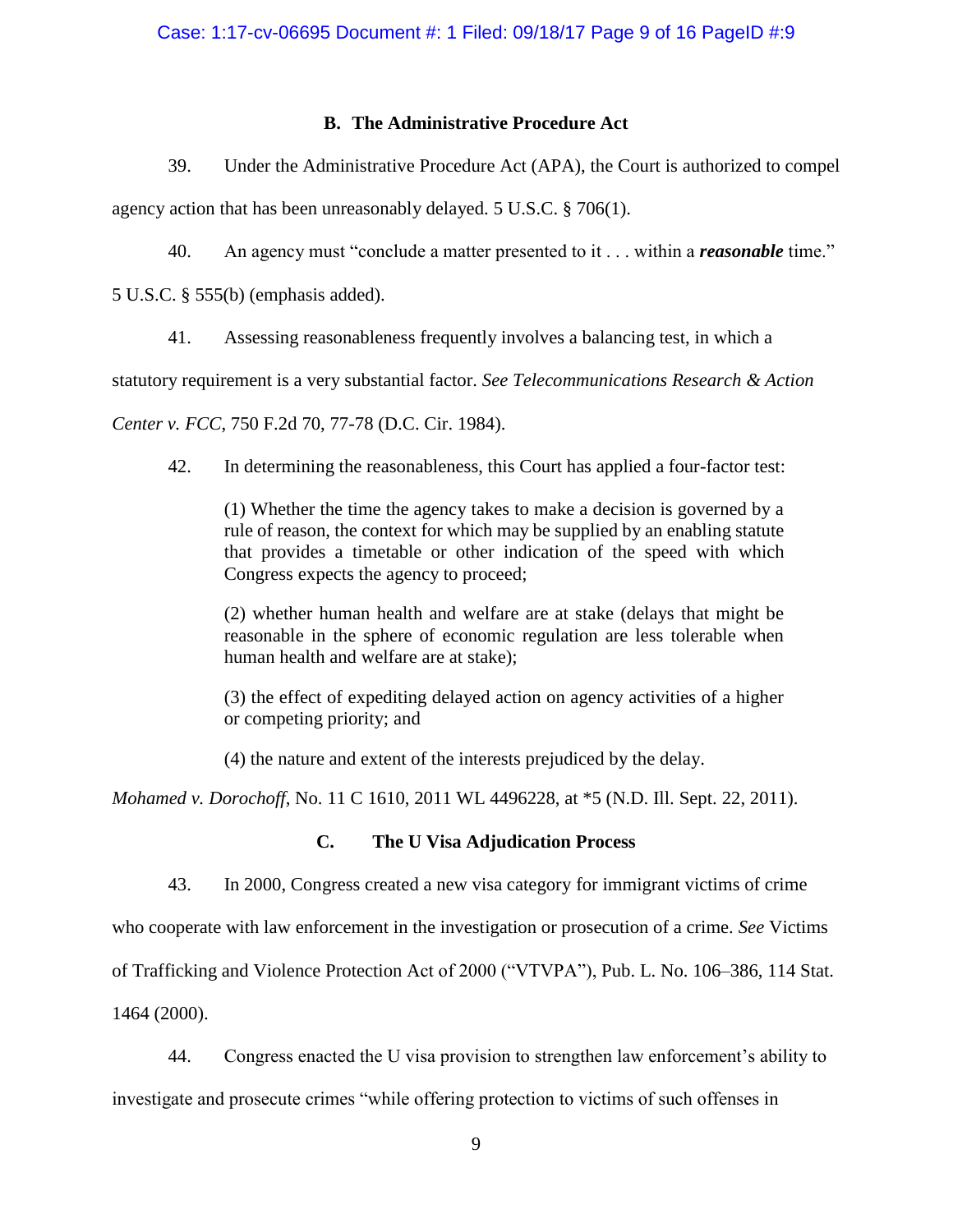### Case: 1:17-cv-06695 Document #: 1 Filed: 09/18/17 Page 10 of 16 PageID #:10

keeping with the humanitarian interests of the United States." VTVPA, Pub.L. 106–386, at § 1513(a)(2)(A). "This visa will encourage law enforcement officials to better serve immigrant crime victims and to prosecute crimes committed against aliens." *Id.* 

45. To be eligible for a U visa,<sup>2</sup> an applicant must show: (1) she was the victim of a enumerated crime in violation of law;  $3(2)$  she "suffered substantial physical or mental abuse as a result of having been a victim of criminal activity"; (3) she possesses information concerning the criminal activity; and (4) she helped or is helping law enforcement or prosecutors in the investigation or prosecution of criminal activity. *See* 8 U.S.C. § 1101(a)(15)(U)(i)(III).

46. There is an annual statutory cap on U visas. By statute, USCIS may only issue 10,000 visas per year. 8 U.S.C. § 1184(p)(2). In the past several years, U visa applications have far exceeded the 10,000-per-year cap, resulting in a backlog of nearly 90,000 U visa applications awaiting adjudication.

## *1. The Regulatory Waiting List Process*

47. To address this backlog, USCIS enacted a regulatory "waiting list," whereby USCIS conducts an initial adjudication and places "eligible petitioners who, due solely to the cap, are not granted U-1 nonimmigrant status . . . on a waiting list." 8 C.F.R.  $\S 214.14(d)(2)$ . While on the waiting list, USCIS will grant the applicant deferred action and may grant work authorization. *Id.* 

48. According to USCIS's published processing times, it currently takes three years to adjudicate this first phase of adjudication; *i.e.*, to be placed on the waiting list. *See* Ex. E, USCIS Vermont Service Center processing times.

 $\overline{a}$ 

<sup>&</sup>lt;sup>2</sup> These visas are referred to as "U" visas due to their placement in the statute at 8 U.S.C.  $\delta$ 1101(a)(15)(U).

 $3$  Listed at 8 U.S.C. § 1101(a)(15)(U)(iii).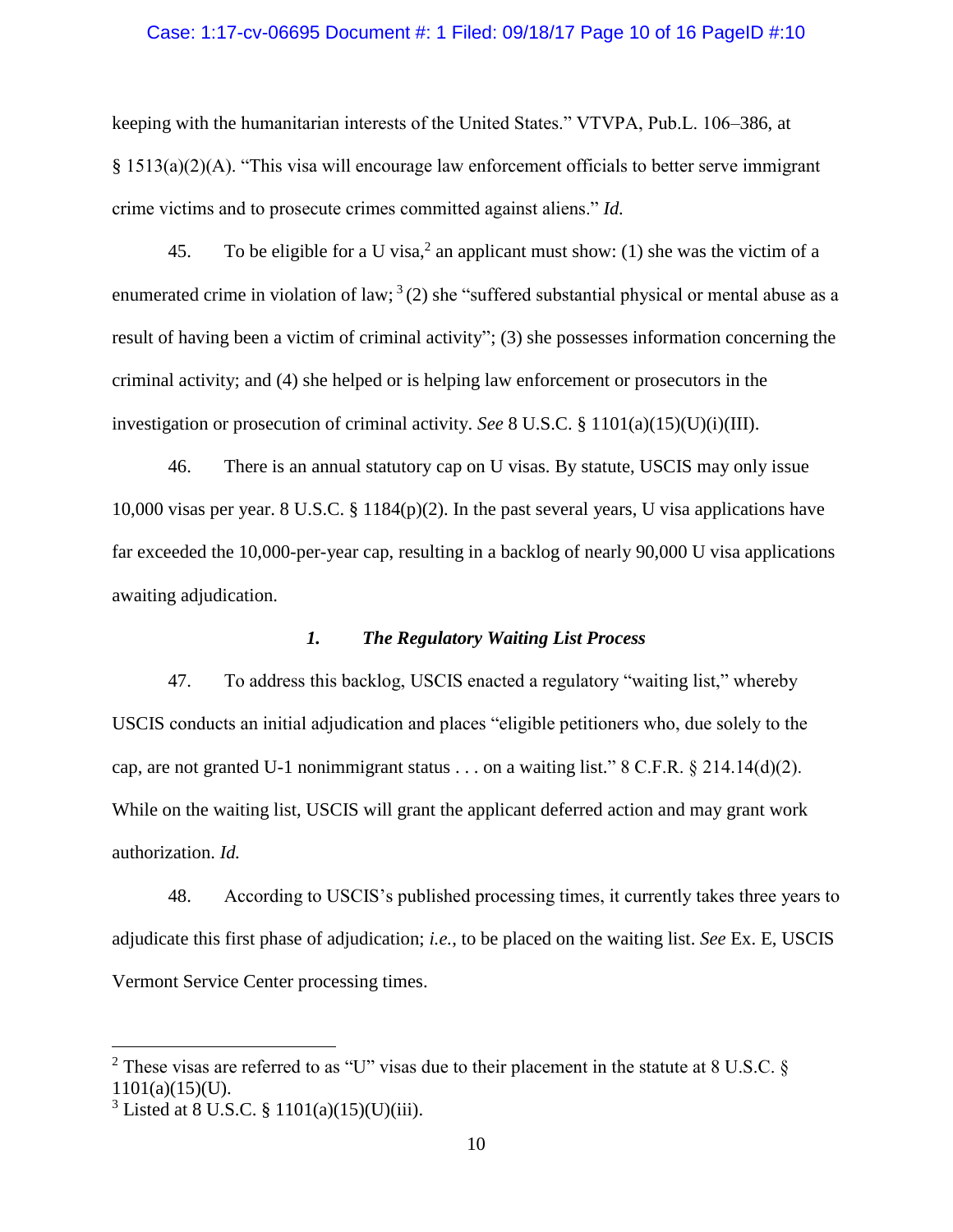## *2. The Prima Facie Determination Process*

49. If a U visa applicant is *prima facie* eligible for a U visa, the Secretary of Homeland Security "may grant the alien an administrative stay of a final order of removal" until USCIS adjudicates the U visa application and that adjudication is administratively final. 8 U.S.C.  $$ 1227(d)(1).$ 

50. There are no regulations setting forth a procedure for making the *prima facie*  determination described in § 1227(d)(1). Rather, it is governed by ICE policy, and ICE policy sets forth mandatory steps relating to the *prima facie* determination process. In the absence of such policy, there is no published guidance about the procedure for obtaining a *prima facie*  determination.

51. According to the policy memorandum, when an individual with a pending U visa application applies for a stay of removal, the local ICE Detention and Removal Operations office must contact the local ICE Office of Chief Counsel who then, in turn, submits a request to USCIS for a *prima facie* adjudication of the U visa. *See* Memorandum, David Venturella, ICE Acting Director to ICE Field Office Directors, *Guidance: Adjudicating Stay Requests Filed by U Nonimmigrant Status (U-visa) Applicants*, Sept. 24, 2009 [hereinafter 2009 ICE Stay Request Memo], [https://www.ice.gov/doclib/foia/dro\\_policy\\_memos/11005\\_1-hd-](https://www.ice.gov/doclib/foia/dro_policy_memos/11005_1-hd-stay_requests_filed_by_u_visa_applicants.pdf)

[stay\\_requests\\_filed\\_by\\_u\\_visa\\_applicants.pdf.](https://www.ice.gov/doclib/foia/dro_policy_memos/11005_1-hd-stay_requests_filed_by_u_visa_applicants.pdf)

52. If USCIS finds that the applicant is *prima facie* eligible for a U visa, ICE "should view a Stay [of removal] request favorably, unless serious adverse factors exist." *Id.* at 3. And "[i]f the FOD finds that serious adverse factors exist and is inclined to deny the Stay request despite the USCIS prima facie eligibility finding, the FOD must provide a summary of the case to DRO Headquarters for further review." *Id.*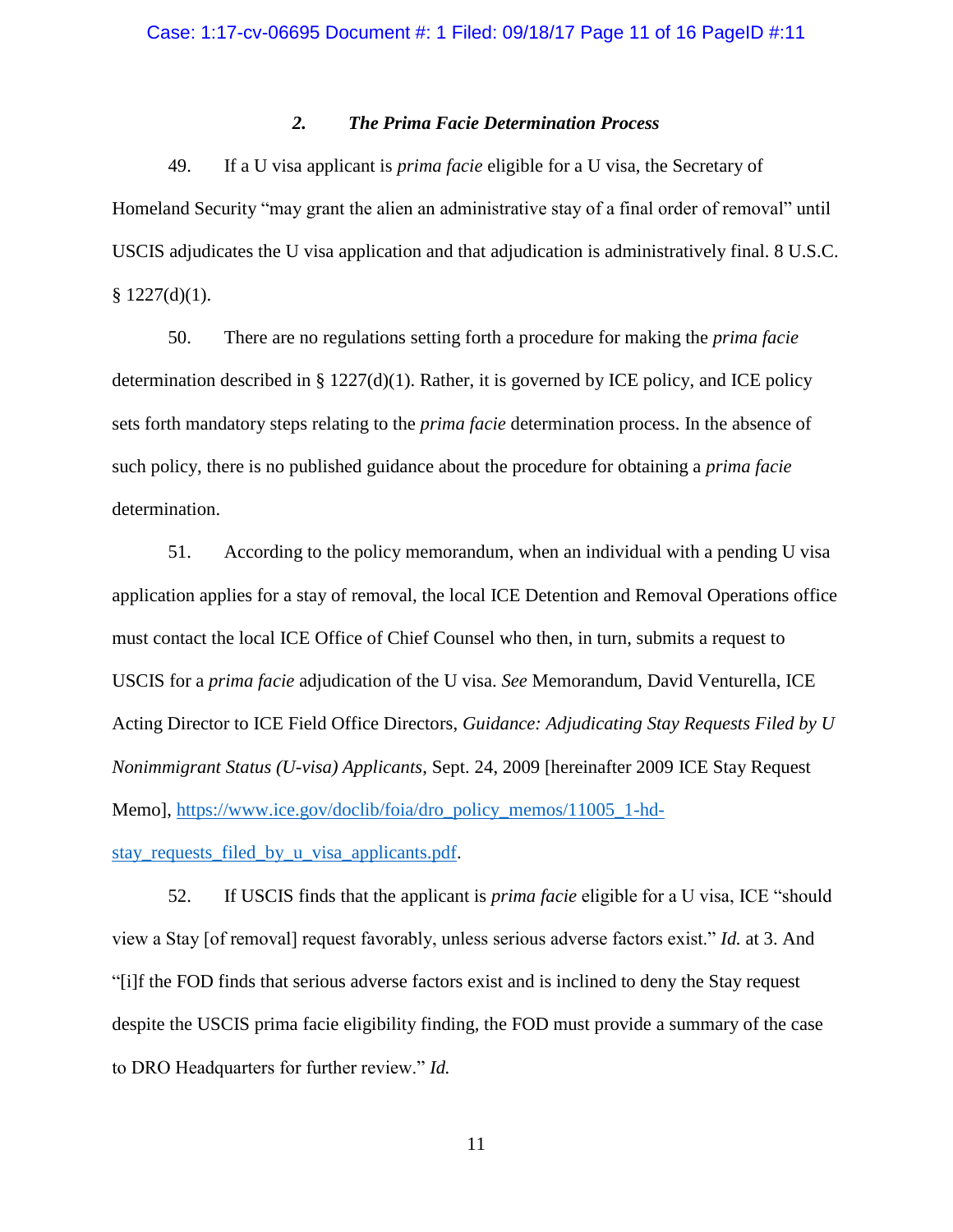## **COUNT I**

## **Writ of mandamus ordering DHS to make a** *prima facie* **determination.**

53. Ms. Ramirez repeats and realleges the allegations contained in paragraphs 1 through 52 here.

54. DHS failed to make a *prima facie* determination relating to Ms. Ramirez's U visa application before ICE denied her stay application.

55. Ms. Ramirez has a clear right to a *prima facie* determination of her U visa application. The Secretary of Homeland Security has a duty to make a *prima facie* determination under 8 U.S.C. § 1227(d)(1).

56. No other adequate remedy is available. Ms. Ramirez is facing a deadline to depart by October 26, 2017. A finding that she is *prima facie* eligible for a U visa is very likely to lead to a stay of removal from ICE, according to ICE's 2009 policy memo.

57. Ms. Ramirez has exhausted her administrative remedies. Counsel for Ms. Ramirez contacted ICE on September 11, 2017, asking the agency to seek a *prima facie* determination from USCIS, as outlined in the 2009 ICE Stay Request Memo. *See* Ex. I, Email from Counsel to ICE. Counsel has not received a response to that request.

### **COUNT II**

## **The Department of Homeland Security violated the Administrative Procedure Act, 5 U.S.C. § 706(1), by failing to make a** *prima facie* **determination.**

58. Ms. Ramirez repeats and realleges the allegations contained in paragraphs 1 through 57 here.

59. DHS violated the Administrative Procedure Act by failing to make a *prima facie*  determination of Ms. Ramirez's U visa application as required by 8 U.S.C.  $\S$  1227(d)(1).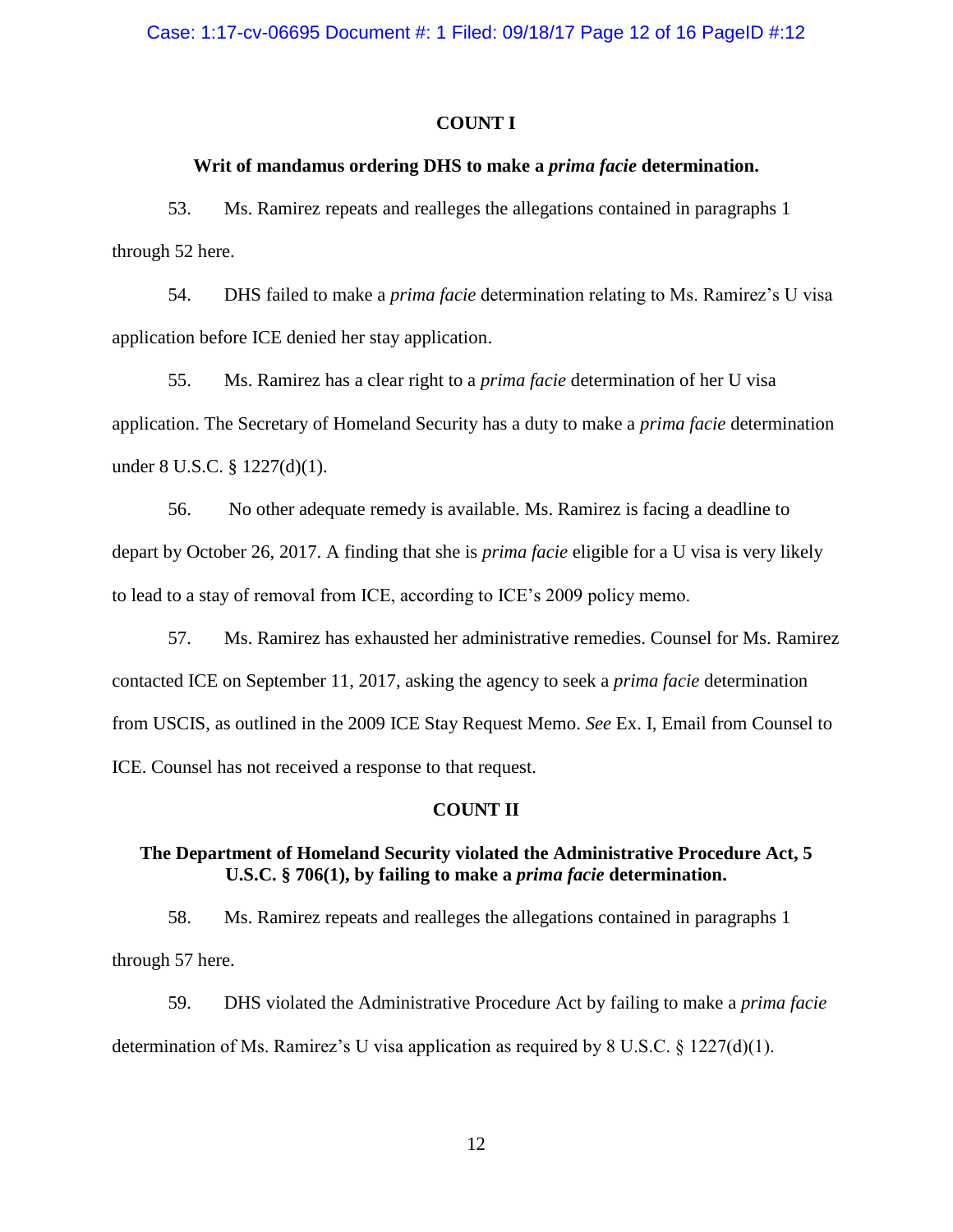#### Case: 1:17-cv-06695 Document #: 1 Filed: 09/18/17 Page 13 of 16 PageID #:13

60. As such, DHS has "unlawfully withheld" agency action in violation of the APA, 5 U.S.C. § 706(1).

61. Ms. Ramirez has exhausted her administrative remedies. Counsel for Ms. Ramirez contacted ICE on September 11, 2017, asking the agency to seek a *prima facie* determination from USCIS, as outlined in the 2009 ICE Stay Request Memo. *See* Ex. I, Email from Counsel to ICE. Counsel has not received a response to that request.

## **COUNT III**

## **USCIS violated the Administrative Procedure Act by failing to place Ms. Ramirez on the U visa "waiting list" in a reasonable amount of time.**

62. Ms. Ramirez repeats and realleges the allegations contained in paragraphs 1 through 61 here.

63. Ms. Ramirez's U visa petition has been pending for nearly twelve months. *See* Ex. B, U Visa Receipt Notice.

64. USCIS has not adjudicated Ms. Ramirez's application in a reasonable time. *See* 5 U.S.C. § 555(b).

65. Serious adverse factors exist in Ms. Ramirez's case that make USCIS's delays unreasonable as applied to her under the four-factor test laid out in *Mohamed,* 2011 WL 4496228, at \*5.

- (1) *Whether human health and welfare interests are at stake.* This case is not about economic interests. It is about whether ICE will imminently deport Ms. Ramirez back to Mexico in a matter of weeks, away from her children and grandchildren, for whom she is the primary caregiver.
- (2) *The effect of expediting delayed action on agency activities of a higher or competing priority.* Ms. Ramirez recognizes that there are others awaiting the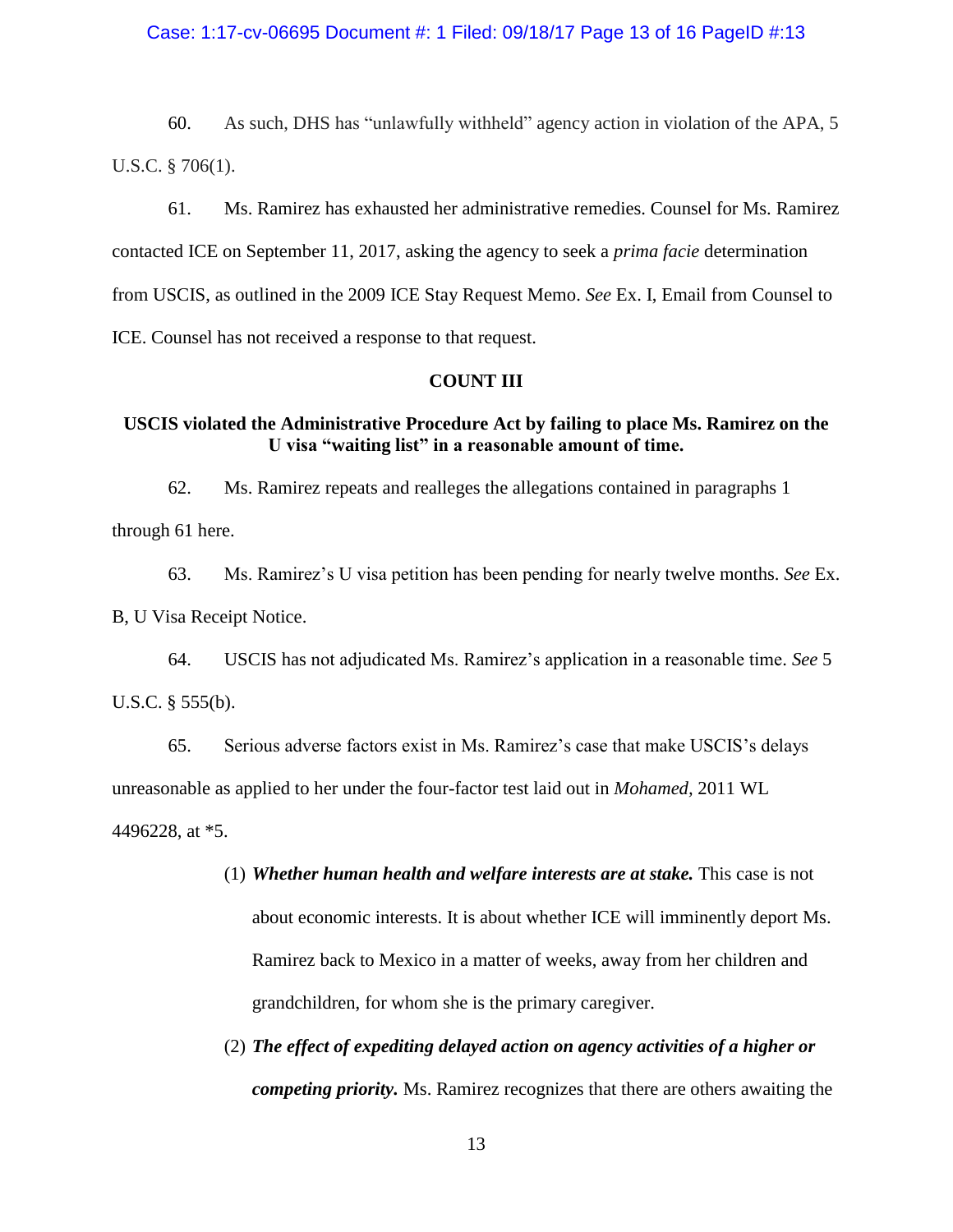first phase of adjudication for a U visa. But Ms. Ramirez's interests are substantially different, as ICE has given her an imminent deadline in which she will be sent back to Mexico. So while there might be others ahead of her in line, those individuals do not have the same urgent need for adjudication of their U visa applications.

- (3) *The nature and extent of the interests at stake.* For Ms. Ramirez, the nature of the interests at stake could not be more compelling—her ability to stay in the United States with her family. Irreparable harm will result from Ms. Ramirez's departure or deportation. If ICE forces Ms. Ramirez to leave the country, she will necessarily need to await adjudication of her U visa in Mexico. This will take at least two years. And once her U visa is adjudicated, there is no certainty that she will be able to reenter, as she will need to seek a waiver from USCIS.
- (4) *Rule of reason.* USCIS adjudicates U visa petitions in the order they receive them. While that rule makes sense for those individuals who are under no threat of deportation, USCIS's rule is unjustifiable as it pertains to individuals like Ms. Ramirez who are facing imminent deportation. Further, while USCIS may only grant 10,000 visas per year, Ms. Ramirez does not seek one of those 10,000 visas. She is merely asking USCIS to conduct the first phase of adjudication and place her on the U visa waiting list so that she may receive deferred action from removal. 8 C.F.R. 214.14 $(c)(1)(ii)$ . There is no numerical limit for the waiting list adjudication. *See id.* ("All eligible petitions who, due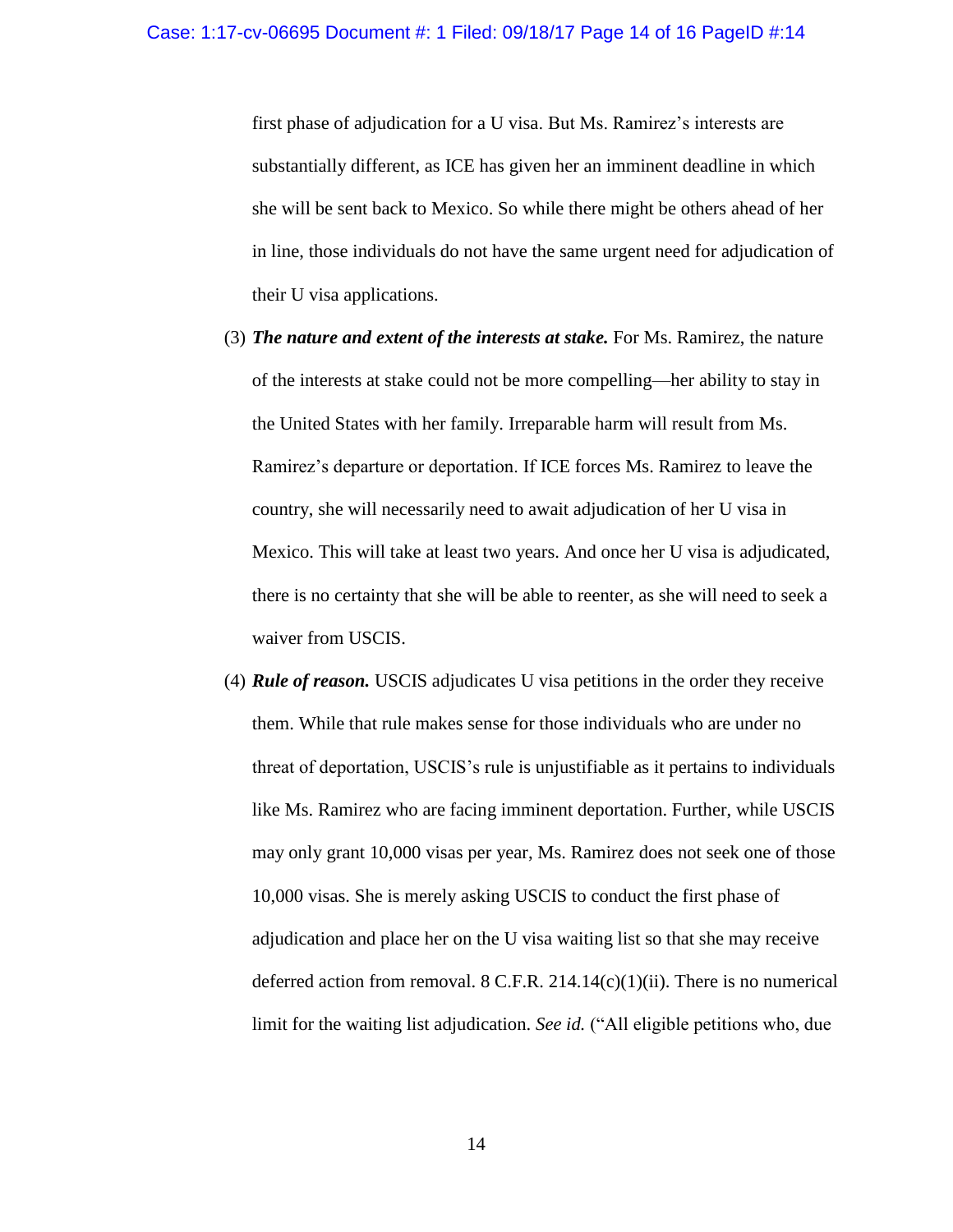solely to the cap, are not granted U-1 nonimmigrant status *must be placed on a waiting list* . . . .")

66. Ms. Ramirez has exhausted her administrative remedies. Counsel for Ms. Ramirez has asked USCIS to expedite its adjudication of her application. *See* Ex. C.

## **PRAYER FOR RELIEF**

- A. Assume jurisdiction over this matter;
- B. Issue a writ of mandamus ordering DHS to make a determination whether she is *prima facie* eligible for a U visa;
- C. Issue a writ of mandamus ordering ICE to re-adjudicate Ms. Ramirez's stay request once USCIS makes a *prima facie* determination;
- D. Declare that DHS's failure to make a *prima facie* determination regarding Ms. Ramirez's U visa application violates 5 U.S.C. § 706(1);
- E. Order DHS to make a *prima facie* determination in Ms. Ramirez's case under 5 U.S.C.  $§ 706(1);$
- F. Order ICE to re-adjudicate Ms. Ramirez's stay request once USCIS makes a *prima facie*  determination under 5 U.S.C. § 706(1);
- G. Declare that USCIS has not made a "waiting list" determination regarding Ms. Ramirez's U visa application "within a reasonable time," in violation of the APA, 5 U.S.C. § 555(b);
- H. Order USCIS to make a "waiting list" adjudication on Ms. Ramirez's application;
- I. Attorneys' fees and costs;
- J. Any other relief the Court deems equitable, just, and proper.